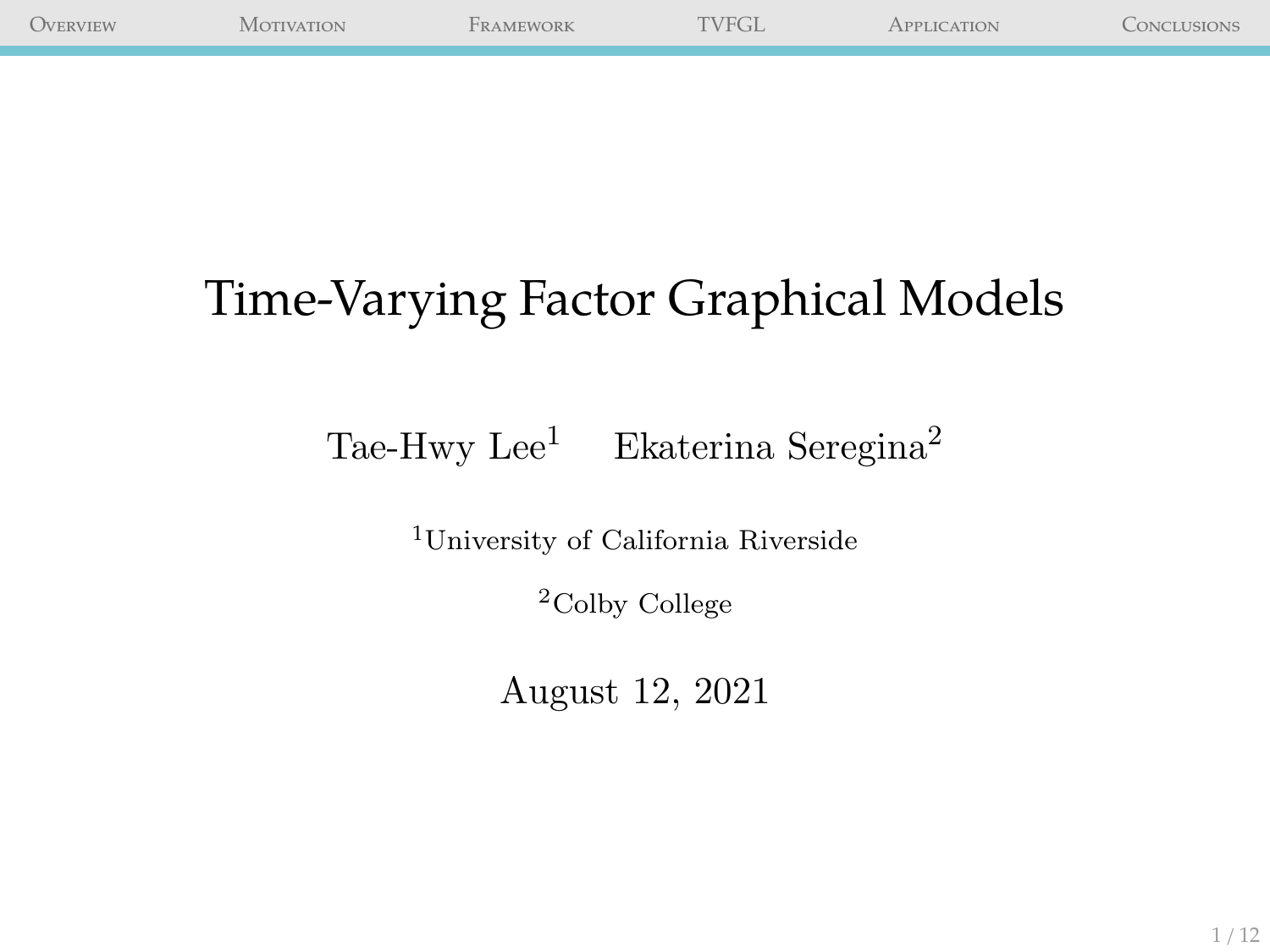<span id="page-1-0"></span>

| <b>OVERVIEW</b> | MOTIVATION | <b>FRAMEWORK</b> | TVFGL | <b>APPLICATION</b> | CONCLUSIONS |
|-----------------|------------|------------------|-------|--------------------|-------------|
| <b>SUMMARY</b>  |            |                  |       |                    |             |

- 1. **Goal**: construct time-varying financial portfolio under structural breaks;
- 2. **Contributions**:
	- ▶ Develop time-varying inverse covariance (precision) matrix estimator;
	- ▶ Integrate time-series graphical modelling and latent variable network inference;
	- ▶ Demonstrate superior performance of TVFGL using empirical application to the components of the S&P500 components during the first wave of COVID-19.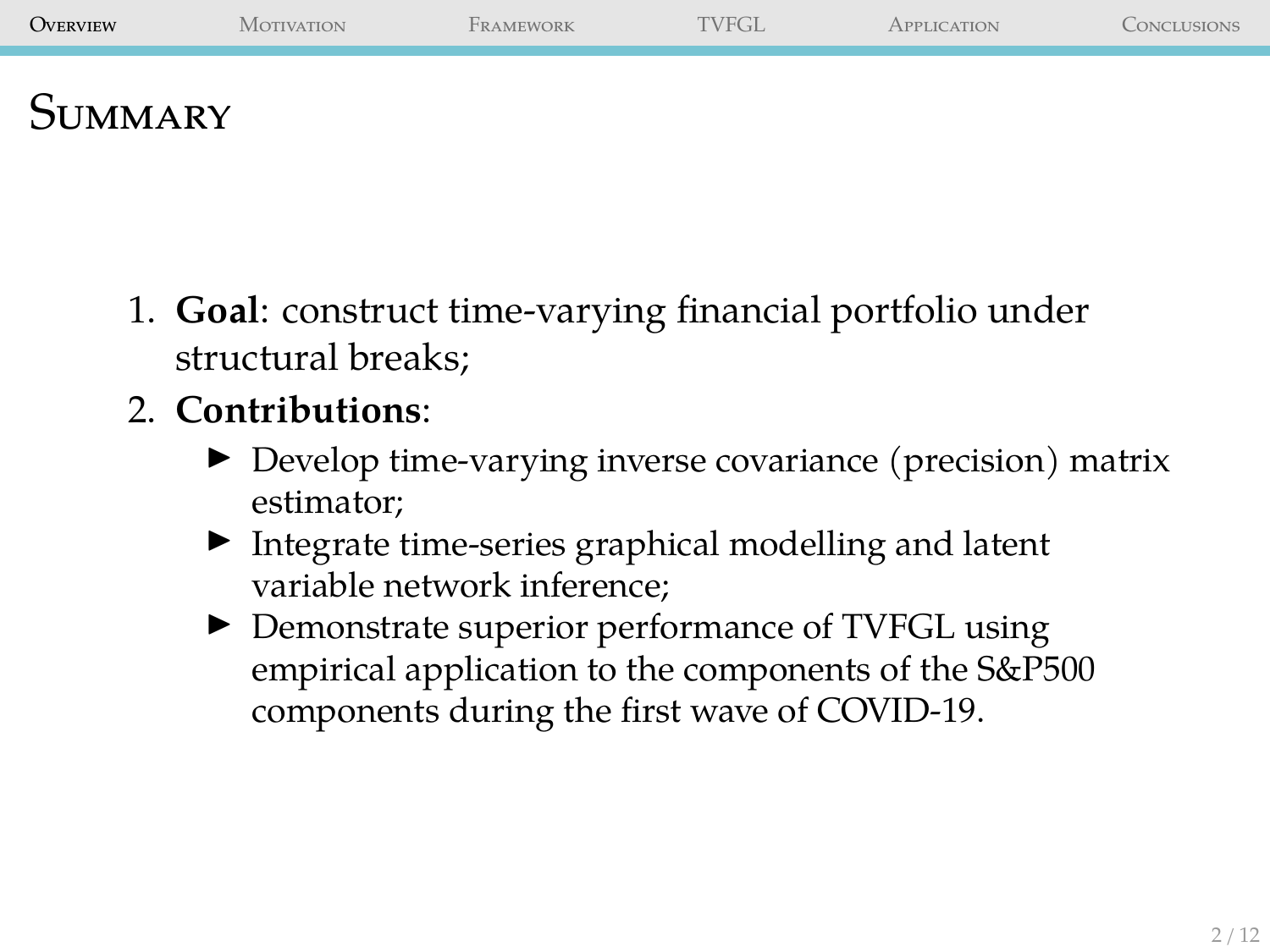<span id="page-2-0"></span>

| <b>OVERVIEW</b> | <b>MOTIVATION</b> | <b>Terminal</b><br><b>FRAMEWORK</b> | "VFGL. | <b>TION</b> | ONCLUSIONS |
|-----------------|-------------------|-------------------------------------|--------|-------------|------------|
|                 |                   |                                     |        |             |            |
|                 |                   |                                     |        |             |            |

## Time-Varying Network Inference

- ▶ Relationships between stocks evolve over time;
- ▶ Portfolio weight vector is a function of precision matrix;
- ▶ Assumption of constant precision matrix is not realistic



Figure: A dynamic network with associated time series readings. *Source*: Hallac et al., KDD 2017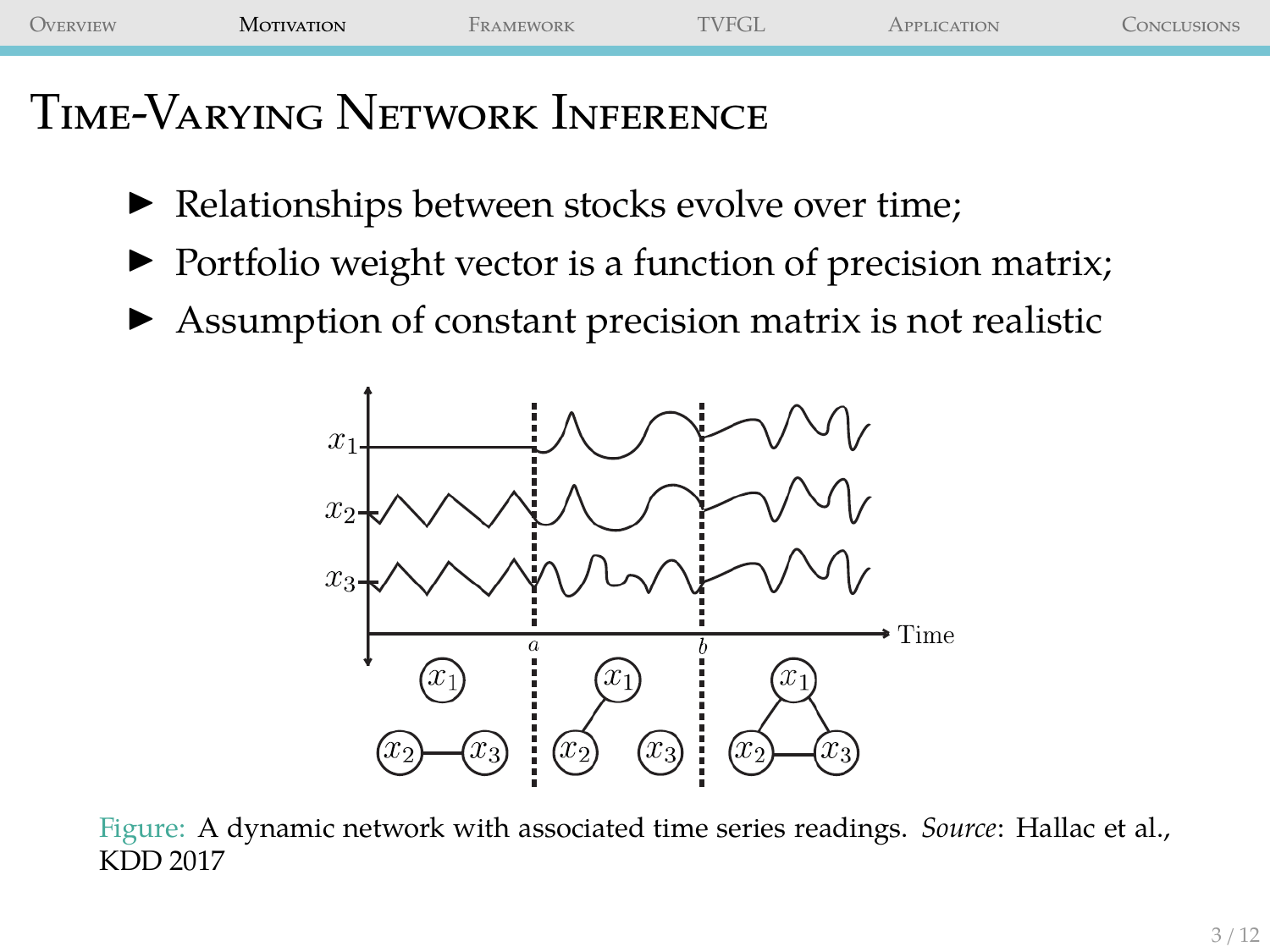<span id="page-3-0"></span>

| <b>OVERVIEW</b> | Motivation | FRAMEWORK | <b>TVFGL.</b> | APPLICATION | <b>CONCLUSIONS</b> |
|-----------------|------------|-----------|---------------|-------------|--------------------|
|                 |            |           |               |             |                    |

Stock Returns **R** are driven by Common Factors **F**

$$
\mathbf{R}_{p \times N} = \mathbf{B}_{p \times K} \mathbf{F} + \mathbf{E}
$$
 (1)

Population quantities:

$$
\Sigma_{\varepsilon} = N^{-1} \mathbf{E} \mathbf{E}'; \qquad \qquad \Theta_{\varepsilon} = \Sigma_{\varepsilon}^{-1},
$$
  

$$
\Sigma_{f} = N^{-1} \mathbf{F} \mathbf{F}'; \qquad \qquad \Theta_{f} = \Sigma_{f}^{-1},
$$
  

$$
\Sigma = N^{-1} \mathbf{R} \mathbf{R}'; \qquad \qquad \Theta = \Sigma^{-1}
$$

Sample counterparts:

$$
\widehat{\Sigma}_{\varepsilon} = N^{-1} \widehat{\mathbf{E}} \widehat{\mathbf{E}}'; \qquad \widehat{\Theta}_{\varepsilon} \leftarrow GL(\text{Weighted Graphical Lasso}),
$$
  

$$
\widehat{\Sigma}_{f} = N^{-1} \widehat{\mathbf{F}} \widehat{\mathbf{F}}'; \qquad \widehat{\Theta}_{f} = \widehat{\Sigma}_{f}^{-1}
$$

**Goal:** estimate  $\Theta$  to get portfolio weights  $\mathbf{w} = f(\Theta)$ .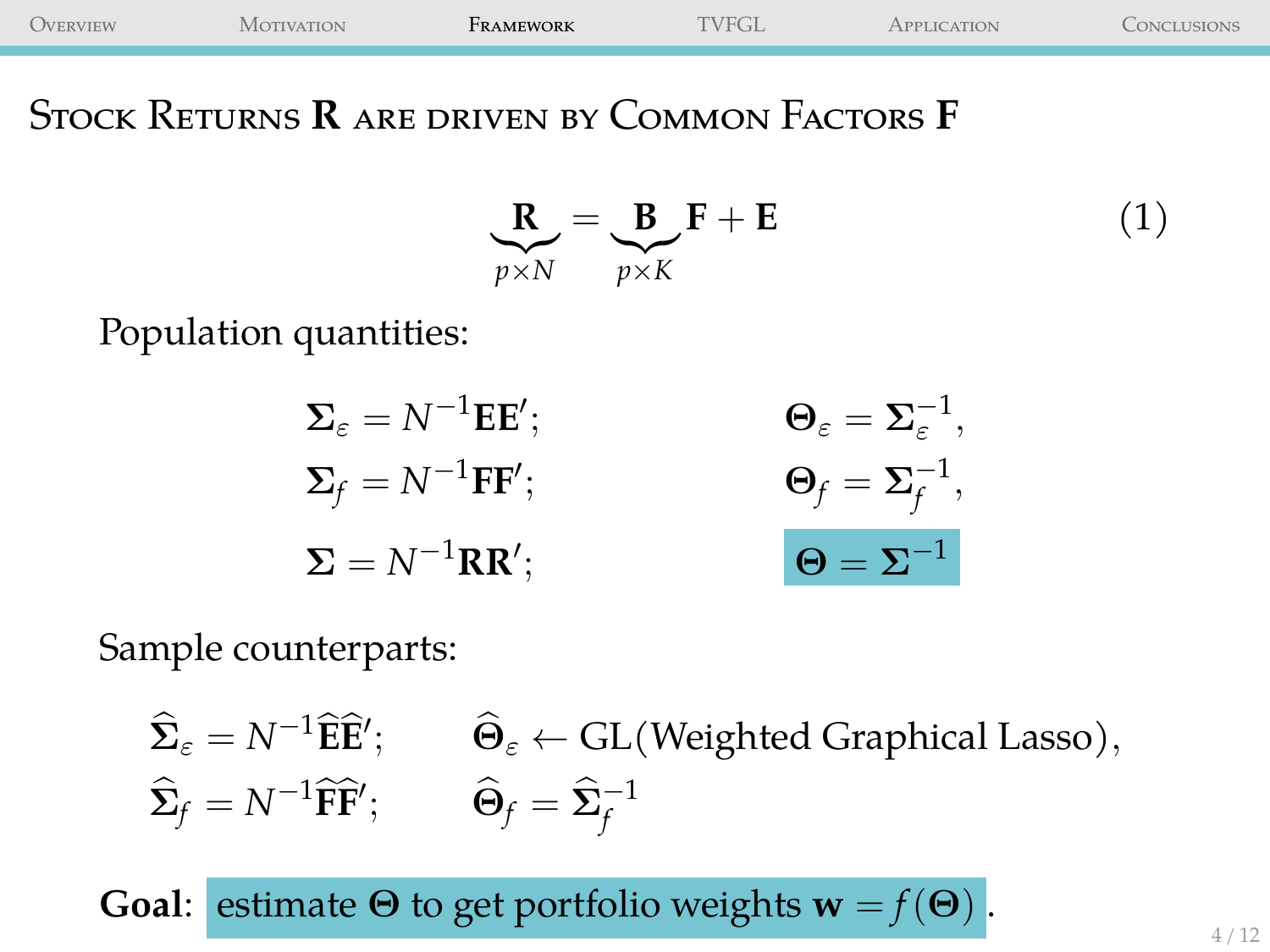<span id="page-4-0"></span>

| OVERVIEW | <b>MOTIVATION</b>                                                                              | FRAMEWORK                                                                           | <b>TVFGL</b> | APPLICATION                                                                                                                                                                                                                                                                                                                                                | CONCLUSIONS |
|----------|------------------------------------------------------------------------------------------------|-------------------------------------------------------------------------------------|--------------|------------------------------------------------------------------------------------------------------------------------------------------------------------------------------------------------------------------------------------------------------------------------------------------------------------------------------------------------------------|-------------|
|          | TIME-VARYING FACTOR GRAPHICAL LASSO (TVFGL)                                                    |                                                                                     |              |                                                                                                                                                                                                                                                                                                                                                            |             |
|          |                                                                                                | due to T known structural breaks $t_i$ , $i = 1, \ldots, T$                         |              | $\triangleright$ Model the change in precision matrix of stock returns $\Theta$                                                                                                                                                                                                                                                                            |             |
|          |                                                                                                |                                                                                     |              | $\triangleright$ Use the Sherman-Morrison-Woodbury (SMW) formula:                                                                                                                                                                                                                                                                                          |             |
|          |                                                                                                |                                                                                     |              | TVFGL $\rightarrow \widehat{\Theta}_i = \widehat{\Theta}_{\varepsilon,i} - \widehat{\Theta}_{\varepsilon,i} \widehat{\mathbf{B}} \big[ \widehat{\Theta}_{f} + \widehat{\mathbf{B}}' \widehat{\Theta}_{\varepsilon,i} \widehat{\mathbf{B}} \big]^{-1} \underbrace{\widehat{\mathbf{B}}'}_{\varepsilon,i} \widehat{\Theta}_{\varepsilon,i}$ (2)<br><b>FM</b> |             |
|          | $-\text{logdet }\Theta_1+\text{Tr}(S_1\Theta_1)$<br>$+\lambda \ \Theta_1\ _{\alpha\beta\beta}$ | $-\log \det \Theta_2 + \text{Tr}(S_2 \Theta_2)$<br>$+\lambda \ \Theta_2\ _{\infty}$ |              | $-\text{logdet} \Theta_T + \text{Tr}(S_T \Theta_T)$<br>$+\lambda \ \Theta_T\ _{\text{odd}}$                                                                                                                                                                                                                                                                |             |

시 | マ1 || od, 1 ⊤ △||▽2||od,1 내보가 jod,L  $\beta \psi(\Theta_T - \Theta_{T-1})$   $t_T$  $\beta \psi(\Theta_2 - \Theta_1)$  $\beta\,\psi(\Theta_3-\Theta_2)$  $t_2$  $t_1$ 

Figure: Change of precision matrix over time with  $\beta$  being the penalty that enforces temporal consistency and ψ being a convex penalty function. *Source*: Hallac et al., KDD 2017

► Use 
$$
\hat{\Theta}_i
$$
 to get portfolio weights  $\hat{\mathbf{w}}_i = f(\hat{\Theta}_i)$ .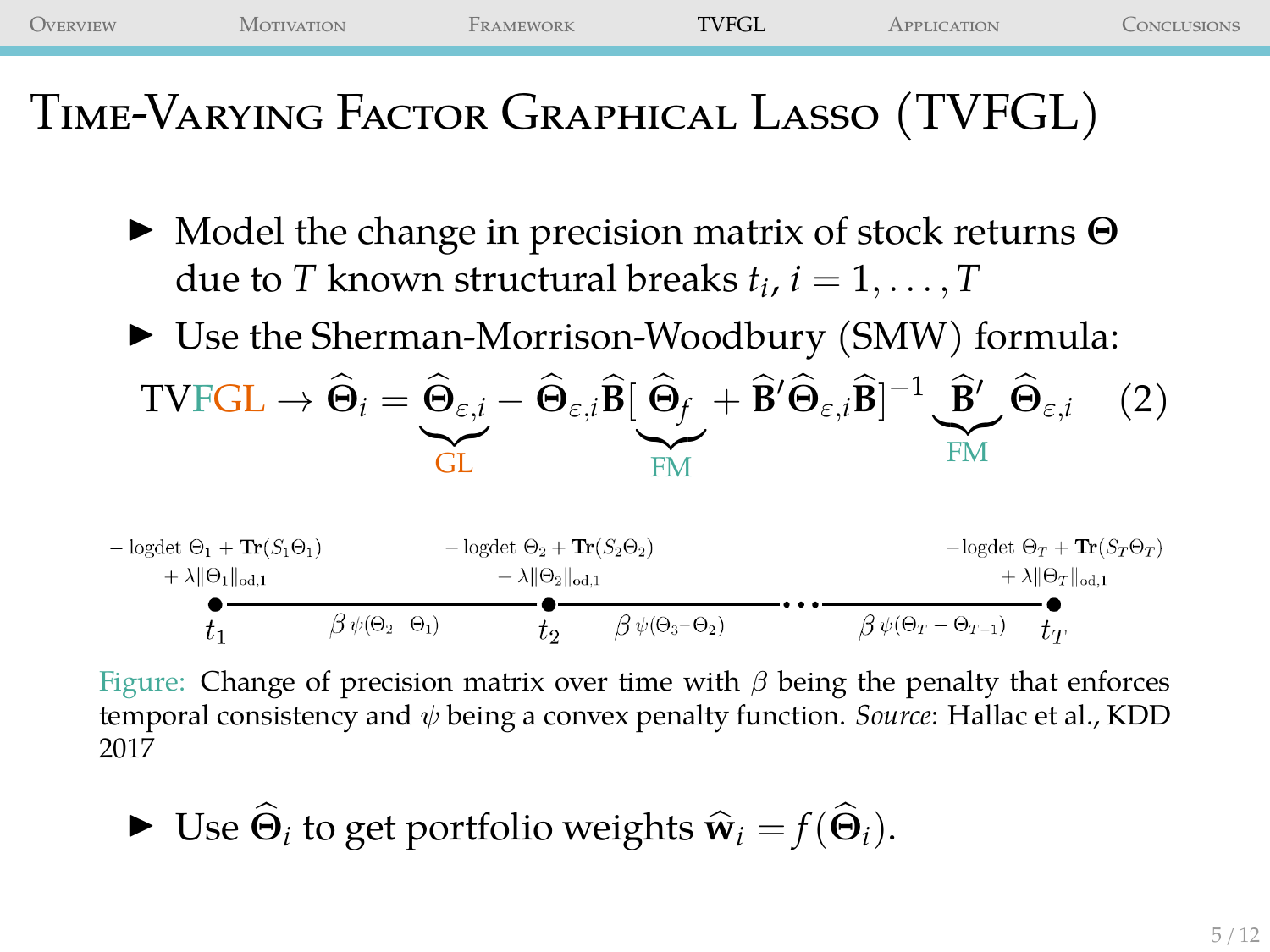[Overview](#page-1-0) [Motivation](#page-2-0) [Framework](#page-3-0) [TVFGL](#page-4-0) [Application](#page-7-0) [Conclusions](#page-10-0)

## TVFGL: Tuning and Solution Method

- $\blacktriangleright$  Smoothing functions candidates: Lasso  $(\psi = \sum_{j,k} |\cdot|);$ Group Lasso ( $\psi = \sum_{k} || \cdot_{k} ||_{2}$ ); Laplacian ( $\psi = \sum_{j,k} (\cdot_{jk})^{2}$ ); Max norm penalty ( $\psi = \sum_{k} \max_{j} |\cdot_{jk}|$ ).
- ▶ **Solution Method**: ADMM.

$$
\min_{\mathbf{\Theta}_{i}\succ0,\forall i}\sum_{i=1}^{T}n_{i}\Big[\text{trace}\Big(\widehat{\mathbf{\Sigma}}_{i}\mathbf{\Theta}_{i}\Big)-\log\det\mathbf{\Theta}_{i}\Big] + \lambda \|\mathbf{\Theta}_{i}\|_{od,1} \n+ \beta \sum_{i=2}^{T} \psi(\mathbf{\Theta}_{i}-\mathbf{\Theta}_{i-1}) \n\text{s.t. } \mathbf{Z}_{i,0} = \mathbf{\Theta}_{i}, \text{ for } i = 1,\ldots,T \n\Big(\mathbf{Z}_{i-1,1}, \mathbf{Z}_{i,2}\Big) = \Big(\mathbf{\Theta}_{i-1}, \mathbf{\Theta}_{i}\Big), \text{ for } i = 2,\ldots,T.
$$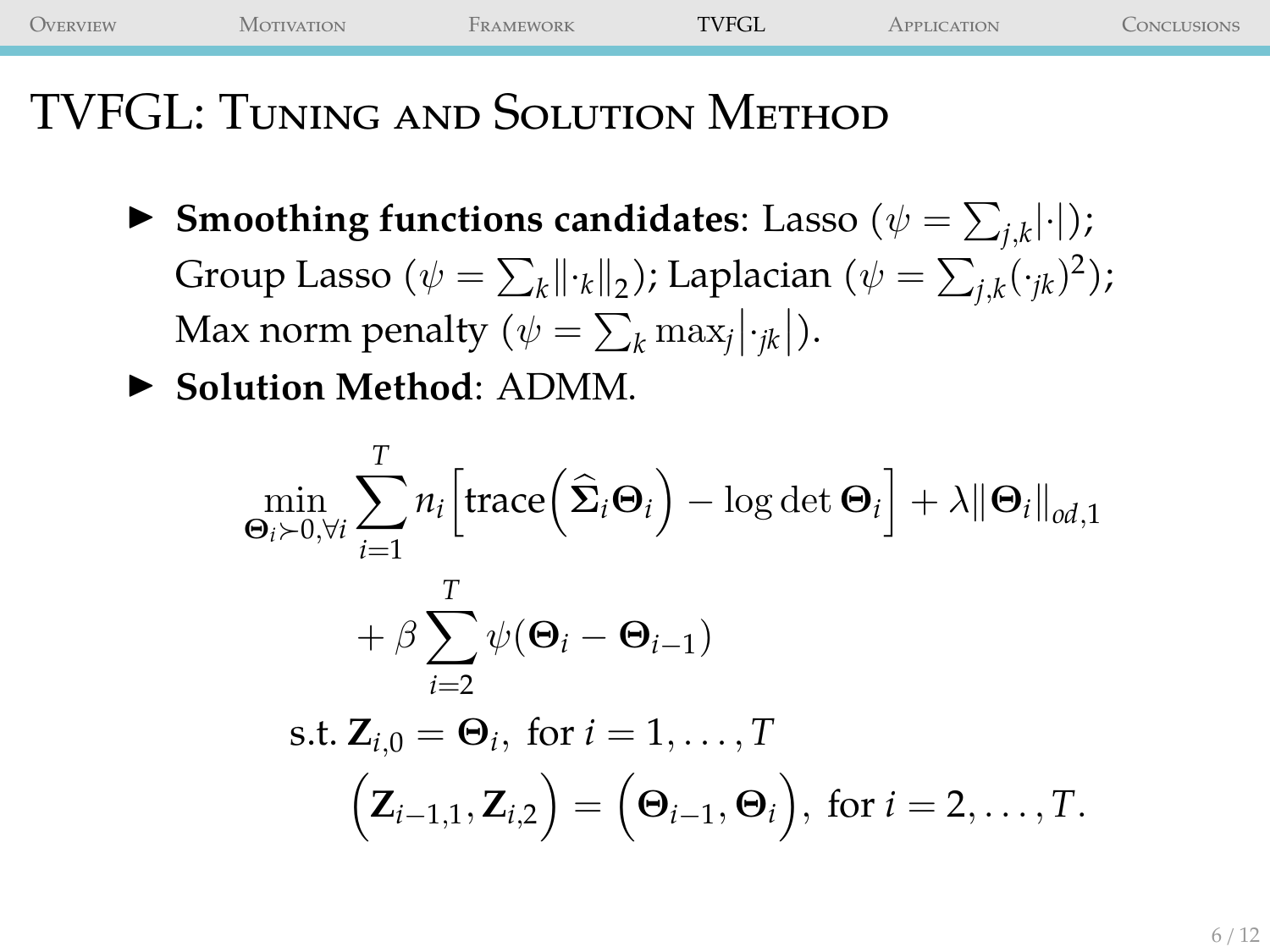| OVERVIEW | <b>MOTIVATION</b> | FRAMEWORK | <b>TVFGL</b> | APPLICATION | Conclusions |
|----------|-------------------|-----------|--------------|-------------|-------------|
|          |                   |           |              |             |             |
|          |                   |           |              |             |             |
|          |                   |           |              |             |             |
|          |                   |           |              |             |             |
|          |                   |           |              |             |             |
|          |                   |           |              |             |             |

$$
\blacktriangleright \ \text{Let } \mathbf{A}^k = \frac{\mathbf{Z}_{i,0}^k + \mathbf{Z}_{i-1,1}^k + \mathbf{Z}_{i,2}^k - \mathbf{U}_{i,0}^k - \mathbf{U}_{i-1,1}^k - \mathbf{U}_{i,2}^k}{3};
$$

- ▶ Let  $Q_i \Lambda_i Q'_i$  be the eigendecomposition of  $\frac{1}{\eta} \mathbf{A}^k \widehat{\mathbf{\Sigma}}_i$ , where  $\eta = \frac{n_i}{3\rho}$ ;
- ▶ Closed-form solution:

$$
\Theta_i = \frac{n_i}{6\rho} \mathbf{Q}_i \Big( \mathbf{\Lambda}_i + \sqrt{\mathbf{\Lambda}_i^2 + \frac{12\rho}{n_i}} \mathbf{I} \Big) \mathbf{Q}'_i, \tag{3}
$$

where  $\rho$  is the augmented Lagrangian multiplier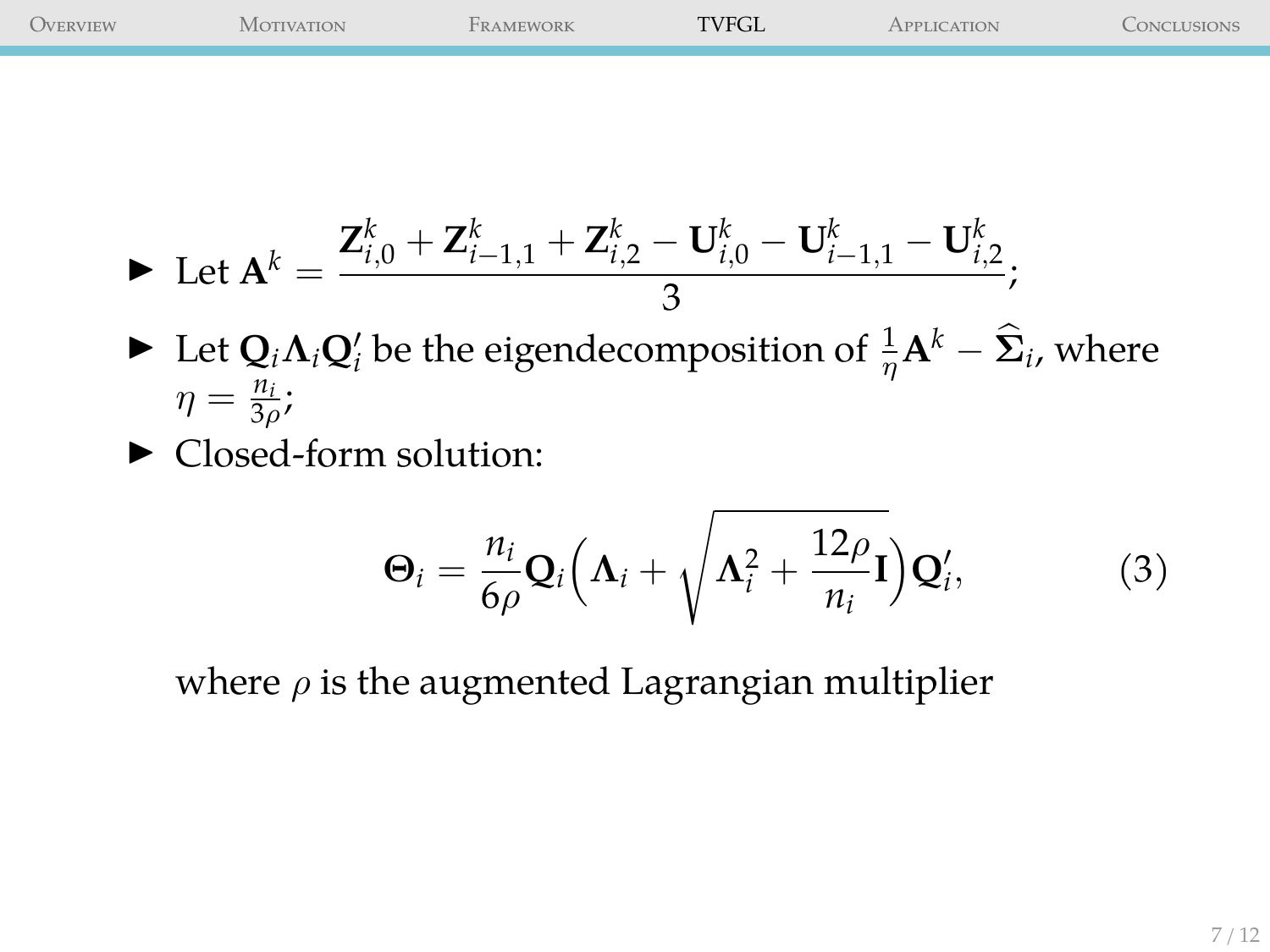<span id="page-7-0"></span>

|                                                                                                                                                                       | CONCLUSIONS |
|-----------------------------------------------------------------------------------------------------------------------------------------------------------------------|-------------|
| JATA<br>$\ell$ at $\Omega$ $\Omega$ $\Gamma$ $\Gamma$<br>$\mathbf{r}$ $\mathbf{r}$<br>$\blacksquare$<br>$\sim$ $\sim$ 1<br><b>Contract Contract Contract Contract</b> |             |

**Data:** Daily returns of the components of the S&P500:

▶ Full sample: 1089 observations on 500 stocks from January 3, 2017 - April 30, 2021.



Figure: S&P500 Index. *Source*: CNBC

▶ Breaks: February 10, 2020 and March 16, 2020.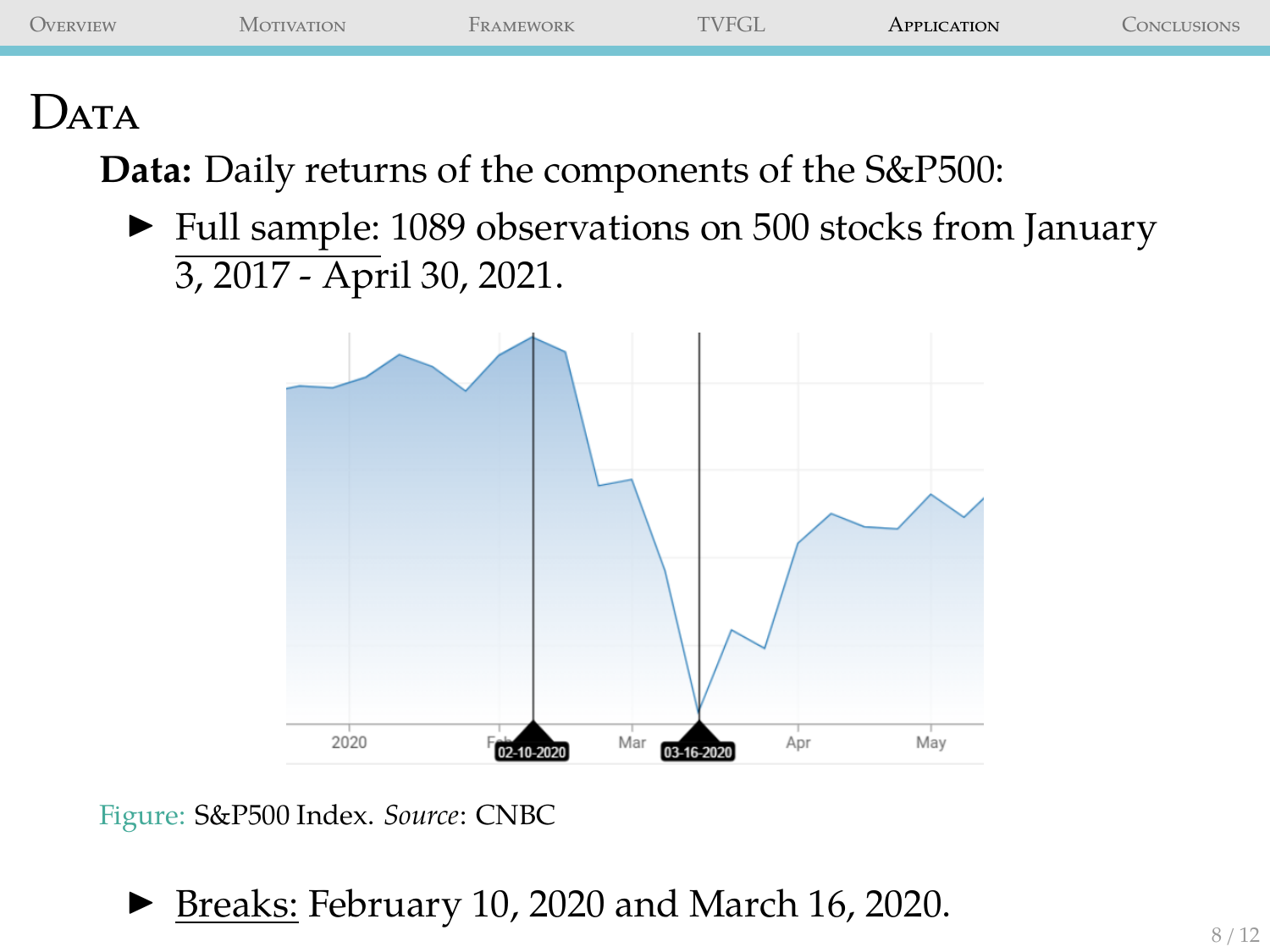| <b>OVERVIEW</b> | <b>MOTIVATION</b> | FRAMEWORK | <b>TVFGL</b> | APPLICATION | CONCLUSIONS |
|-----------------|-------------------|-----------|--------------|-------------|-------------|
| JATA            |                   |           |              |             |             |

- ▶ Training: January 3, 2017 December 31, 2020 (1007 obs).
- ▶ Test: January 1, 2021 April 30, 2021 (82 obs).
- ▶ **Factors:** statistical factors (PC).
- ▶ **Targets:**

(return target, risk target) =  $(\mu, \sigma)$  = (0.0378\%, 0.013).

▶ **Tuning:** Use the first 2/3 of training data to estimate weights and jointly tune  $\lambda$  and  $\beta$  in the remaining 1/3 to yield the highest Sharpe Ratio.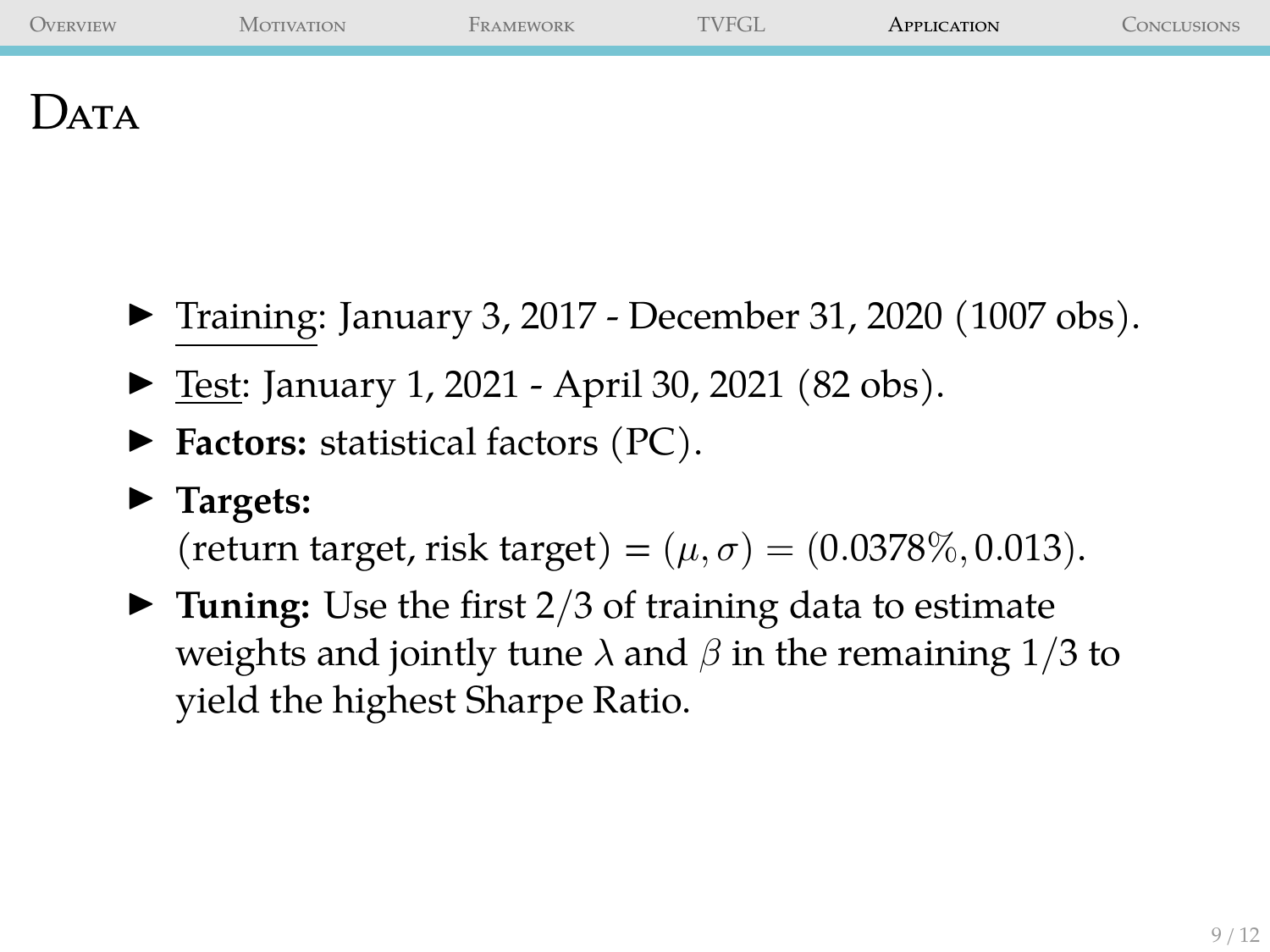| <b>OVERVIEW</b> | <b>MOTIVATION</b> | FRAMEWORK | TVFGL. | APPLICATION | CONCLUSIONS |
|-----------------|-------------------|-----------|--------|-------------|-------------|
| <b>KESULTS</b>  |                   |           |        |             |             |

- ▶ FGL constant precision matrix;
- $\blacktriangleright$  FGL-postbreak using observations after 3/16/20;
- $\triangleright$  TVFGL (1 break) break at 3/16/20;
- $\blacktriangleright$  TVFGL (2 breaks) breaks at 2/10/20 and 3/16/20.

|                  |                   |               | Global Minimum Variance Portfolio | Markowitz Portfolio |        |        |
|------------------|-------------------|---------------|-----------------------------------|---------------------|--------|--------|
|                  | Mean              | Risk          | SR.                               | Mean                | Risk   | SR.    |
| FGL.             | 0.0006            | 0.0056        | 0.1155                            | 0.0006              | 0.0056 | 0.1068 |
| FGL-postbreak    | 0.0009            | 0.0062        | 0.1390                            | 0.0009              | 0.0063 | 0.1368 |
| TVFGL (1 break)  |                   | 0.0019 0.0133 | 0.1441                            | 0.0021              | 0.0156 | 0.1378 |
| TVFGL (2 breaks) | $0.0049$ $0.0221$ |               | 0.2217                            | 0.0027              | 0.0141 | 0.1909 |

Table: Daily portfolio returns, risk and Sharpe ratio,  $(\mu, \sigma) = (0.0378\%, 0.013).$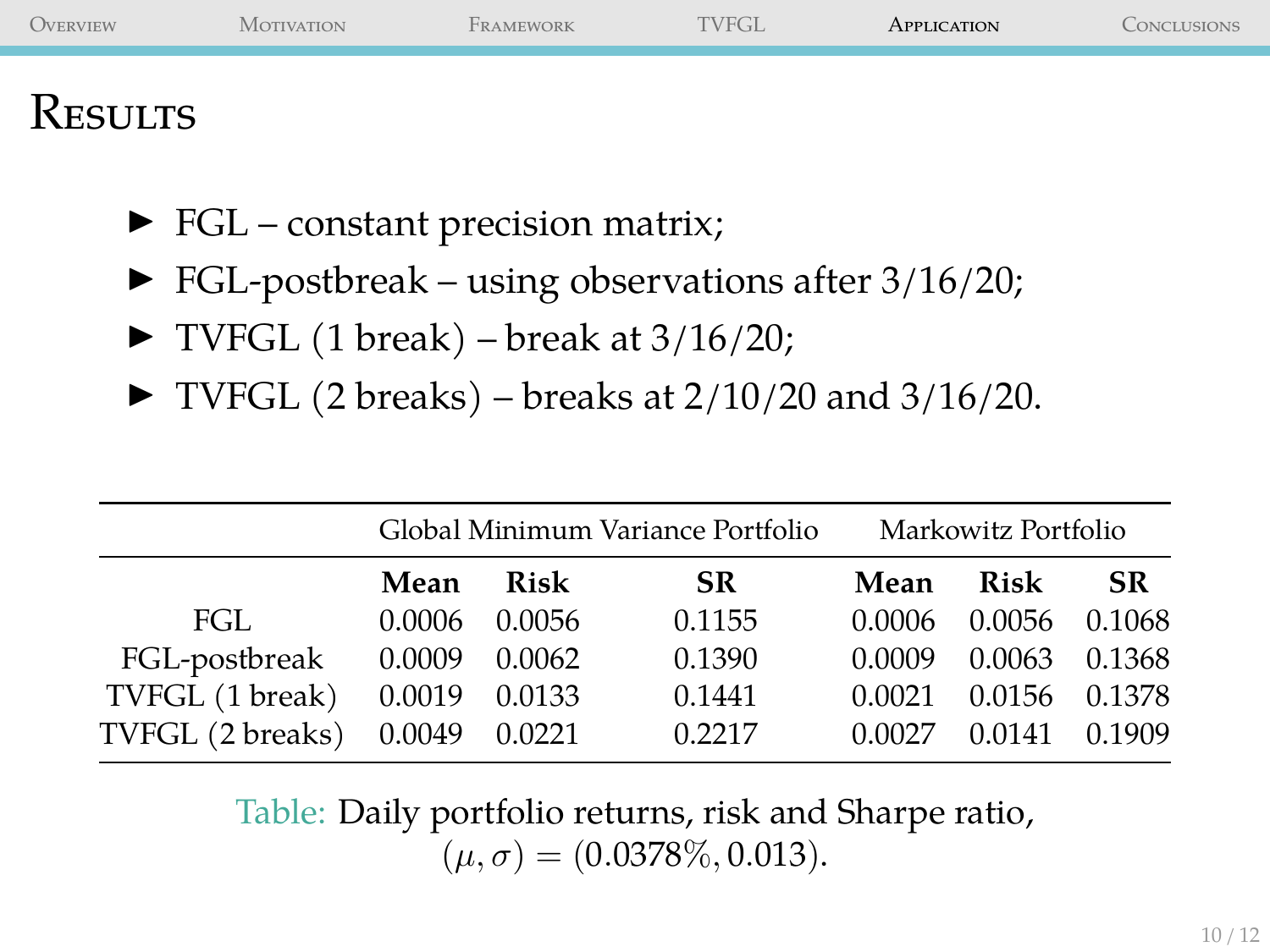<span id="page-10-0"></span>

- $\triangleright$  We develop a framework to estimate time-varying precision matrix under structural breaks;
- ▶ We derive a closed-form solution for precision matrix using ADMM;
- $\blacktriangleright$  We demonstrate that under strong structural breaks relaxing the assumption of constant precision matrix improves portfolio return and Sharpe Ratio